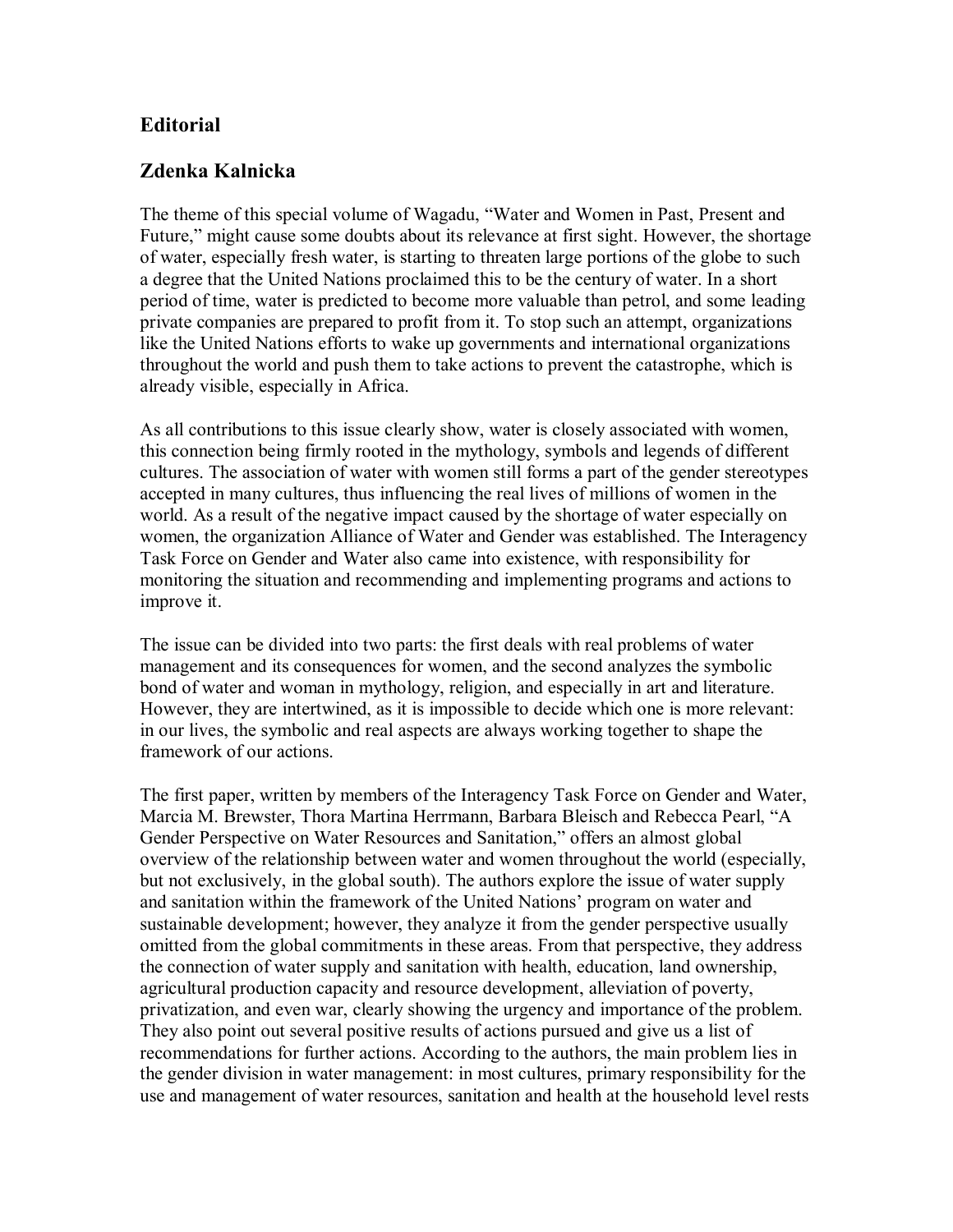with women, but they often have no voice and no choice in the decision-making process. To improve this situation, it is necessary to involve both genders, especially women, into the process of improving the water supply and sanitation. The authors take water as a basic human right and warn against the privatization of water services. According to their view, water for basic needs should be identified as a public good and not as a commodity to be traded in the open market. When connecting the shortage of water with the possibility of war, the authors address a very serious issue.

The importance of incorporating gender perspectives into all policies and programs aimed at improving the water supply is noted by Nana Ama Poku Sam in her article "Gender Mainstreaming and Integration of Women in Decision-Making: The Case of Water Management in Samari-Nkwanta, Ghana." The author describes in detail the strategies and results of the implementation of the Samari-Nkwanta Water Supply and Sanitation Project in rural communities of Ghana, which was designed with conscious consideration of gender issues, with the aim to ensure that both women and men participate in the implementation of the project in all its phases. As Poku Sam shows, such an approach was effective and ended with even wider gender consequences: it led the community to re-evaluate the existing gender roles and to shift from male-dominance to a more equitable sharing of power.

With the paper "The Place of Cool Waters': Women and Water in the Slums of Nairobi, Kenya," written by a collective of authors, Chi-Chi Undie, Johannes John-Langba, and Elizabeth Kimani, we move to Kenya and to informal urban settlements. As the authors remind us, it is incorrect to think that living conditions are more favorable in urban settlements than in rural ones. As their contribution documents, the situation in the slums of Nairobi is much worse than in some rural areas of Africa. The authors give experiences of female slum-dwellers, particularly how they are affected by water in its many forms, the economical consequences of the shortage of water for them, and what strategies women employ to mitigate these consequences. It is significant, that the study originally sought to clarify the link between food insecurity, childhood diseases, and the school drop-out rate. However, it ends with the finding that the root cause of all these issues is water shortage. According to the authors, there is an urgent need for government attention to informal settlements especially concerning water purification and organized provision of water, as two-thirds of Africa's urban population lives in informal settlements. It is predicted that by 2030 Africa's population will be largely urban, with the largest proportion living in slums.

Our exploration of the connection between water and women leads us now to Nepal and Asia. Bhawana Upadhyay asks "How Beneficial has Water Technology been for Rural Nepalese Women?" Her research is framed in the broader question of the impact of technological innovations on rural populations, especially on rural women. She studies the impact of irrigation technology, specifically treadle pumps, on women's lives in Nepal terai, examining its effects on women of three different socio-economic classes: landless, small, and large cultivator households. She looks at changes in their workloads, access to and control over income, and access to consumption. Upadhyay's research focuses also on the effects within the respective class, taking into account intra-household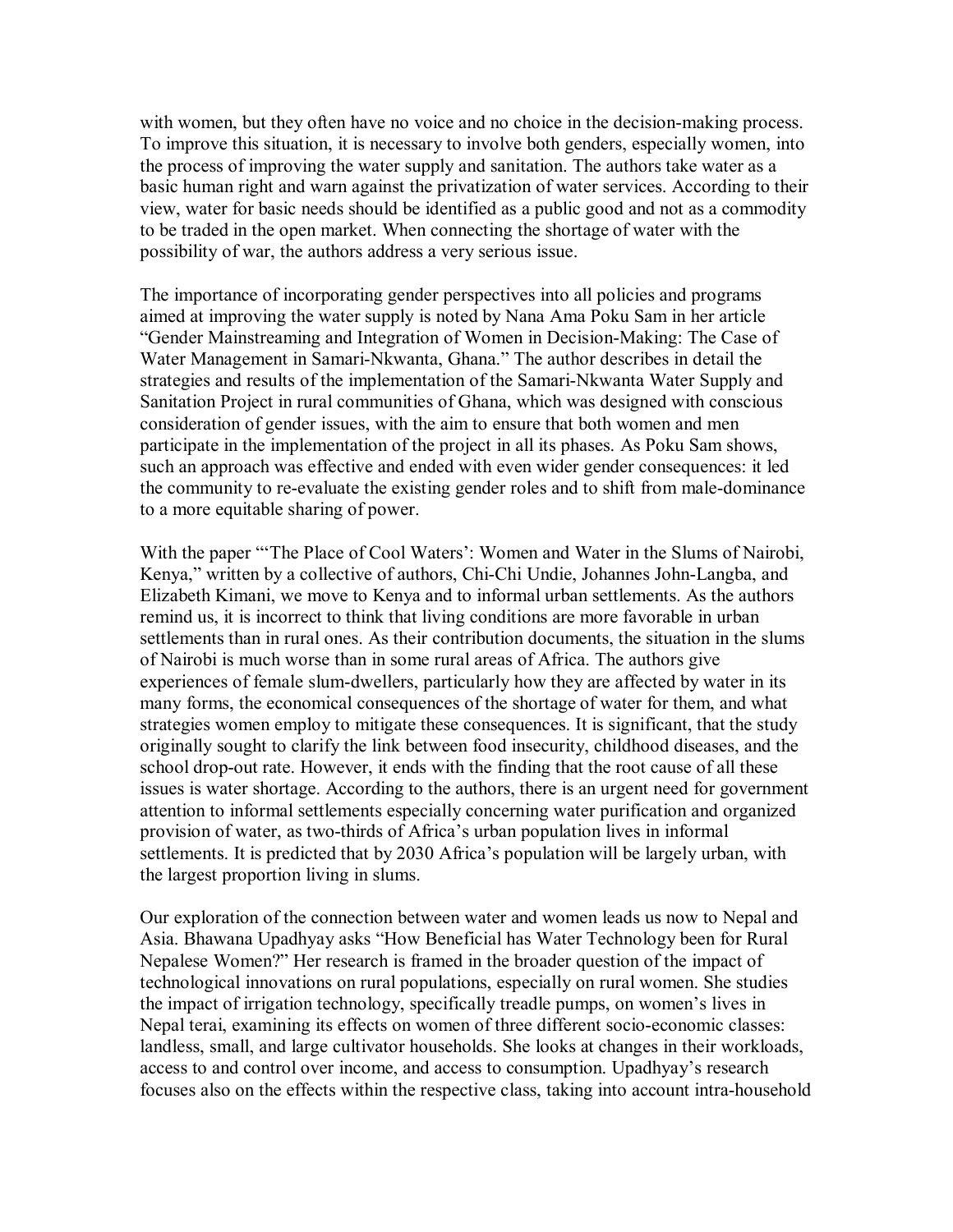gender relations. On the basis of her findings, she challenges two generalized claims about the relationship of technological innovations and rural women: that technological change has unfavorable effects on rural women, and that agricultural modernization schemes have affected rural women in developing countries positively. The case studies reveal that the treadle pumps have brought different changes to women's lives, not only realted to their class but also according to intra-household gender relationships.

With the paper, "The Changing Role of Women in Water Management: Myths and Realities," written by Nandita Singh, the problem of false gender generalizations comes to the forefront. On the basis of the holistic anthropological theory of gender, and the complex analysis of the particular case in a rural Indian setting (introduction of handpumps), the author criticizes the belief that women universally face the problem of access to safe water sources, undergo hardships in fetching water, or that they always lack a forum or mechanism to have their voices heard. According to Singh, the research is more realistic in its findings, and more efficient in its consequences when based on postulates that gender relations are multi-facetted and must be understood first in terms of the context. Singh offers persuasive example of this approach, taking into accounts not only caste (class) differences but also the whole social structure and belief system of the population (religious view on the purity of water, the inter-caste relations of women and men, and the relations among women themselves in accordance to their age and position in the society). She creates a highly complex picture of the society, noting that the project to introduce hand-pumps in the states of Bihar and Madhya Pradesh was not successful because of the adopted universal perspective. Singh identifies the myths that caused the unsatisfying outcomes: that technological intervention will be adopted uniformly and spontaneously by women, and that participation of women in water management decisions needs to be fostered through equality-based opportunities.

The article by Colleen Kattau, "Women, Water and the Reclamation of the Feminine," intertwines the real problems of women's right to water with mythological and symbolic aspects. She explains the roots of the association of women with water pointing to their symbolic connection in mythology where they represent life-giving capacity. She contrasts the holistic knowledge of traditional cultures where human beings are understood as part of nature with a dualistic pattern of thinking culminating in instrumentalist knowledge about earth (water) and their reduction to a resource for 'man' to use it. This struggle reveals itself in the linguistic war over the concept of water as a resource versus water as a human right, having far-reaching consequences: either transforming water into a commodity for privatization and trade, or keeping water within a public or community service-system. However, water as an element is the least possible phenomenon to be reified and divided into parts as its essential nature is to move and change. As the symbol for regeneration and rebirth, it has deep meaning for the oneness of all creation. The tendency toward commodification of water is balanced by emerging resistance to it, not surprisingly coming mostly from women. Kattau dismantles the hidden requirement of the econo-cultural approach, that of cutting the bonds between humans and nature (the concept of nature-culture duality) with the aim of giving nature to the disposition and control of human beings. By inter-connecting the mythological, philosophical, and political aspects of the water issue, the author introduces an important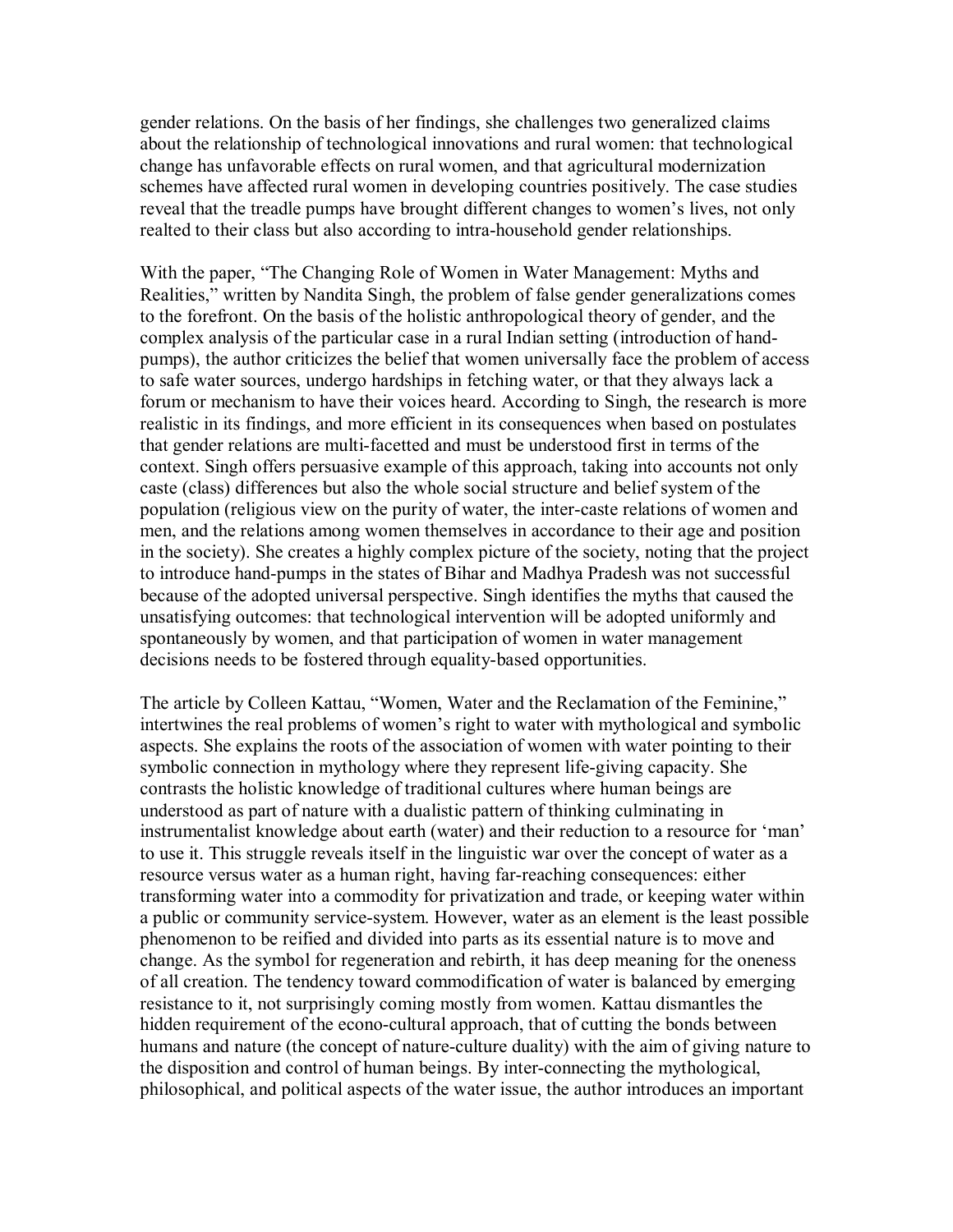aspect into the theme: the potential of femininity and water for the future of our civilization. Her analysis of the water-woman relationship in many ancient mythologies, such as Indian, Pre-Columbian, and Afro-Cuban, tackles many themes elaborated in more detail in the following articles.

"The Ladies of the Water: Iemanjá, Oxum, Oiá and a Living Faith" by Cláudia Cerqueira do Rosario is a first-person account of a popular festival in Brazil devoted to Iemanjá. The author proves on the basis of her own experience that the goddess of water is still alive in contemporary culture in spite of many attempts in history to suppress the rites in her honor. Rosario's paper gracefully combines accounts of her personal experience as a participant in the celebration (stressing both sacred and profane feelings), the descriptions of characteristics of the goddesses, and philosophical considerations about the contemporary water crisis. According to Rosario, this crisis shows that the pseudorationality of our age has a very irrational aspect, and reminds us that the supposed irrational side of the myth has a neglected rationality (an interdependence between humans and the environment). Rosario agrees with Kattau that the crisis is caused by the loss of a holistic approach to nature.

Blanka Knotková-Čapková in her "Symbols of Water and Woman on Selected Examples of Modern Bengali Literature in the Context of Mythological Tradition" concentrates on interpretation of symbols found in literature, especially poetry. She finds in the background of modern Bengali literature the traditional Indian women deities and their characteristics, now secularized. After examining many contemporary Bengali poets, she reveals different aspects of the water-woman homology (the archetypal symbol of creation and destruction, symbol of the womb as the beginning and end of life and rebirth, and also of the womb as dark mysteriousness; a symbol of the continuation, preservation of life, symbol of transience and elusiveness, traditional male poetic symbol of charm and beauty). The specificity of Bengali literature is found in its combination of a metonymic and a metaphoric union of river and woman. The author also points out the ambivalence of water as a symbol of life and death.

The last theme became central for my paper "Images of Water and Woman in the Arts." I elaborate my thoughts on the basis of the interpretation of the artworks (fine art), created by both male and female artists with the aim to explore the hypothesis of the differences in art determined by the gender of the artist. I claim that in the course of history the aspects of life and death, originally united in ancient mythologies of the Great Mother, were divided and separated from each other (especially in modern European art). To document this division, I interpret pictures, connecting woman with life and connecting her with death. My examples show (with no claim for generalization) that sometimes men and women evaluate the symbolic connection of woman with water differently. As a symbol with the potential to overcome the separation of life and death, the old symbol of frog is offered (representing the cycle of life, death and rebirth).

"Narcissuses, Medusas, Ophelia...Water Imagery and Femininity in the Texts by Two Decadent Women Writers," by Viola Parente-Čapková, returns us to literature. Dealing with the particular problem of the Decadent period, the author connects the findings with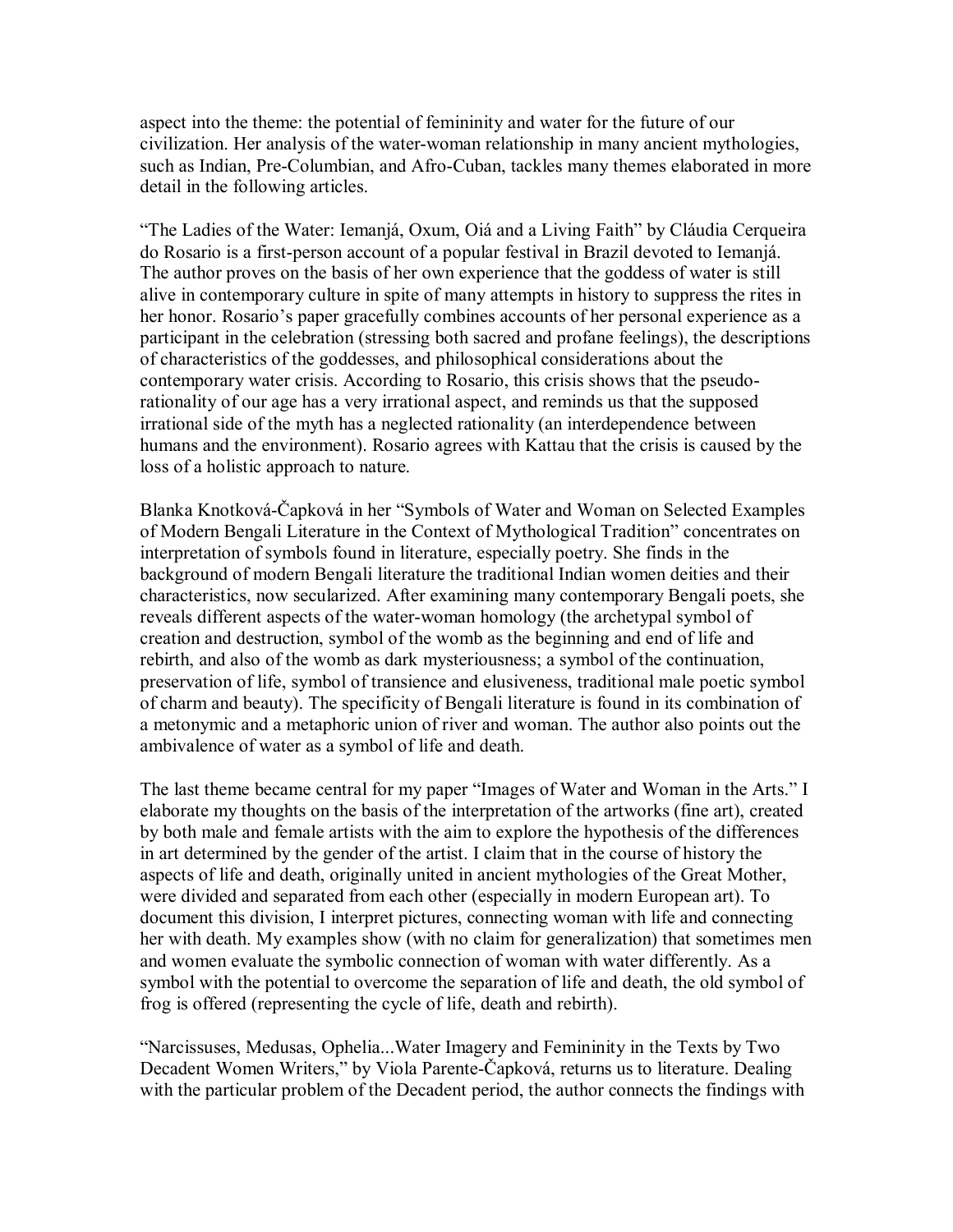the main theoretical problems of feminist philosophy and aesthetics. Her essay is an example of very complex, multi-layered and contextual analyses of water-women imagery of two Decadent women writers, Rachilde and Onerva. The text is enriched by the re-interpretation of the symbols of Narcissus/Narcissa, Medusa and Ophelia by ParenteČapková herself, enabling her to challenge the existing interpretations of Rachilde's and Onerva's works. The author identifies two different strategies of creating gender identity these writers use in their texts (constructivist essentialism and masking and masquerade) but also shows that the strategies are, in fact, much more complex. In the process of writing, women writers encounter the necessity to work through various images of womanhood as well as the notions of self-portrait, self-representation, authorship and creativity, based on both the symbolic, discursive and the empirical, material historical dimensions of their lives.

The story of Undine in "The Heart of Undine: The Im/possibility to Love under Water," written by Ulrike Hugo, serves as an apt example of the above-mentioned process of reinterpretation and re-evaluation of the content of traditional symbols: Hugo transforms the symbol of the mermaid as a fatal seducer and victim into a symbol of the exploration of woman's subjectivity and her return to life.

This issue identifies several strategies of how to look at the connection of water and women. It can be approached from the perspective of the real lives of many women, especially in developing countries, with the aim to document the real and practical responsibilities of women who supply and manage water for their families representing a great burden for them, and being obstacles to their development. It is legitimate to make every possible attempt to lessen this burden by improving the water supply in their territory and to involve women into the decision-making process. We just need to keep in mind that our help should take into account the local (cultural and social) context. We also can use the potential of the water-women association in our own actions as women, not only to create opposition to privatization and pollution of water, but also to bring a positive message to the world pointing out the suppressed value of water (women) and its potential to overcome the governing dualistic, instrumentalist and economic approach to nature. However, water-woman symbolism is highly ambiguous, and can be interpreted differently in accordance with a given theoretical and cultural context. When interpreted as chaos and indetermination to be overcome by symbolic order (Jaques Lacan), it can serve as a part of the patriarchal culture. When connected with the magnitude of life, continuity and flexibility (Luce Irigaray, Helène Cixous, Julia Kristeva), it is transformed into a device of feminist subversion of this order (and for re-thinking the philosophical dualities, including duality of gender). There is also another possibility, not so visible in presented papers, but found in feminist literature (Michèle Le Doeuff): to reject all attempts to find specific traits of femininity (connection of water and women being one of them), claiming them to be artificially constructed, with harmful consequences for women.

As an editor, I am glad that this special issue of Wagadu is really transnational, having collected a variety of papers from all over the world that address significant issues prevalent not only in the north but especially in the global south. I am deeply indebted